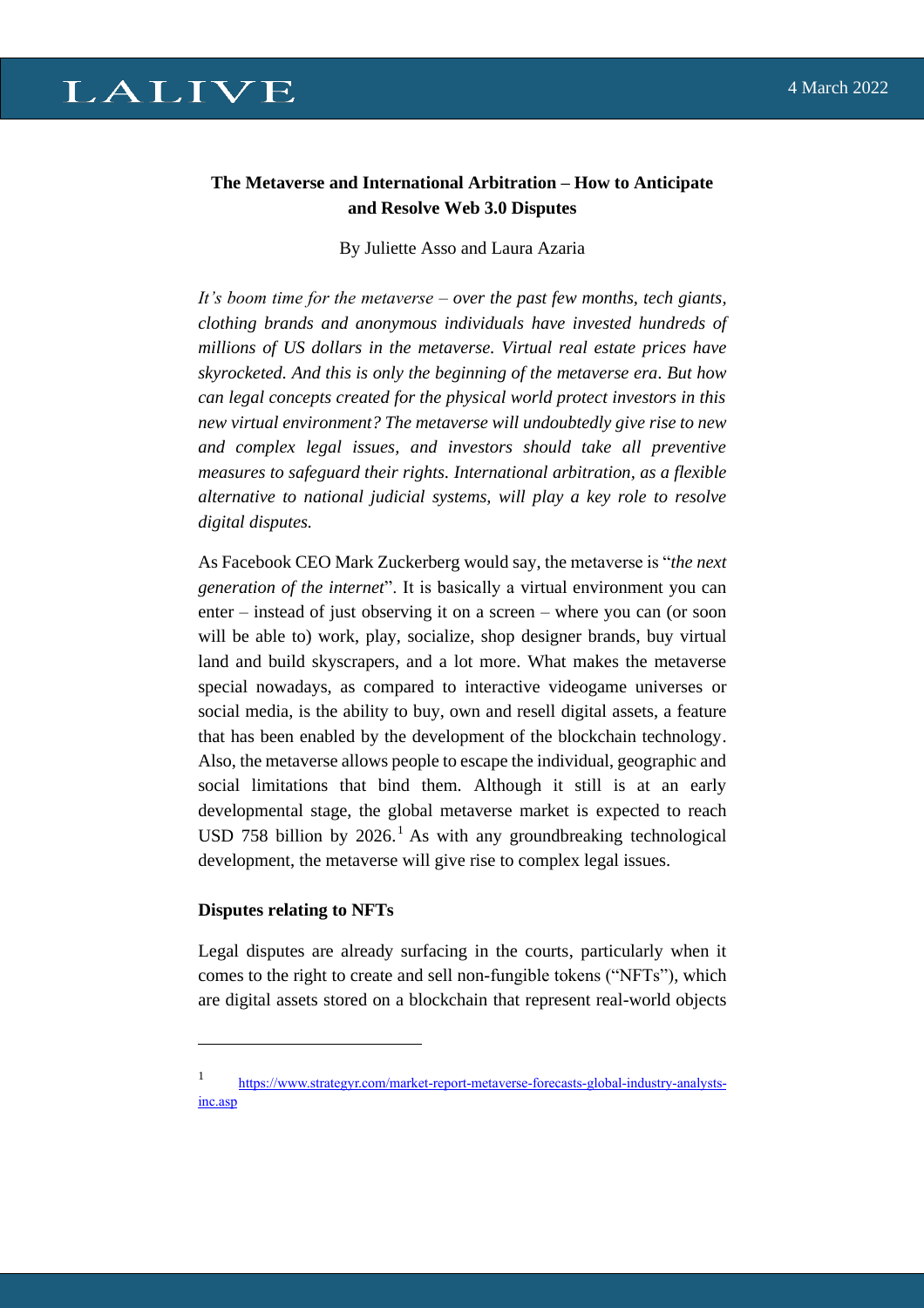like art, music, or videos. In January 2022, the French luxury group Hermès filed a trademark lawsuit against digital artist Mason Rothschild for creating and selling 100 MetaBirkin NFTs depicting the company's iconic Birkin bag. While each MetaBirkin NFT was initially sold for a rather modest 0.1 ETH (the Ethereum blockchain's cryptocurrency), prices have skyrocketed since. According to Mason Rothschild, comparing his use of the Birkin to Andy Warhol's famed use of the Campbell's soup cans in the early 1960s, it is merely selling art. The latest high-profile intellectual property battle related to the metaverse involves Nike, which in early February 2022 sued reseller StockX, claiming that it was selling NFTs that display Nike's trademarks without authorization.

Given the current uncertainties surrounding intellectual property rights in the emerging NFT and metaverse industry, brand owners should take preventive measures before any disputes arise. This is, for instance, what led many brands, such as Nike, to file new trademark applications for use in the virtual world.

Several lawsuits will also arise in relation to contracts entered into before the metaverse era. For all intellectual property contracts drafted before the metaverse was even contemplated, a major source of contention will be to determine who owns the said rights in the metaverse and whether they include the right to mint (create) a corresponding NFT. This issue was at the core of the lawsuit filed by Miramax, the production company, against director Quentin Tarantino, following the announcement to auction off NFTs of seven exclusive scenes from his handwritten Pulp Fiction script. Miramax argues that Tarantino's NFT project violates their contract – although the contract was concluded long before the invention of NFTs. Going forward, it will be critical to draft contracts specifying who owns the intellectual property rights in relation to NFTs and the metaverse.

The Hermès, Nike or Miramax-Tarantino lawsuits are far from being the only type of Web 3.0 disputes. There are also going to be numerous claims by users against metaverse platforms<sup>2</sup> or among metaverse users. Although there will certainly be new types of disputes, the metaverse world will also

 $2$  There are currently not one but dozens of different metaverse platforms, the biggest being The Sandbox, Decentraland, Cryptovoxels and Somnium Space. Combined, they constitute "the" metaverse.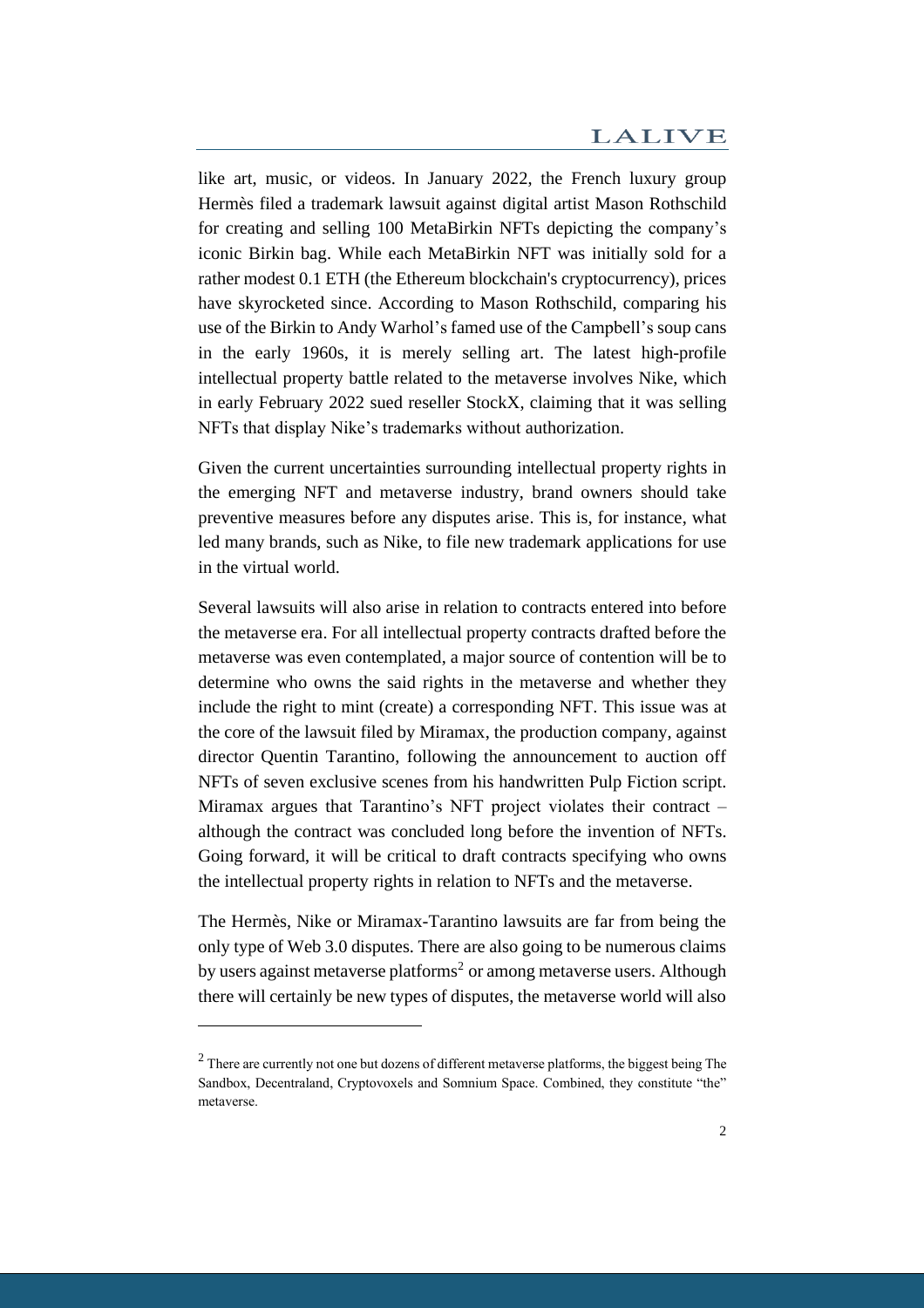give rise to disputes of the same nature we encounter today in the physical world. This is because the communication means are changing between people, but the reasons for conflicts remain the same.

#### **Disputes against metaverse platforms**

The most obvious and predictable type of disputes that will arise between users and metaverse platforms will concern the violation of users' personal data, as it is virtually impossible for metaverse platforms to guarantee the absence of hacking attacks indefinitely.

A growing number of disputes relating to virtual real estate in the metaverse are also likely. The virtual real estate market is booming. Prices have recently reached unprecedented levels, with a total volume of USD 500 million last year (including a single transaction of USD 2.43 million in Decentraland) and are expected to double in 2022.<sup>3</sup> What increases the value of a specific plot of land is not only its location but also its scarcity, since most metaverses guarantee a limited number of available plots. But what if the value of your waterfront parcel in a very trendy Saint-Tropez-like village suddenly falls, as the metaverse platform decides to build an airport instead of the virtual sea in front of your house, or to remove the sea altogether? Would you have a legal claim? Should you (and can you) ask for more guarantees than those provided by default, when buying your plot of land? And what if, despite its current commitment, a metaverse platform unilaterally decides one day to increase the number of plots? The value of your real estate investment would undoubtedly decrease, but would you have a claim against the platform for breach of its commitment to limit virtual land? Lastly, what if a metaverse platform goes bankrupt altogether or shuts down its servers? What claim would you have against it? Which bankruptcy law would be applicable?

There may also be disputes concerning the interference of metaverse platforms on users' personal investments in the metaverse, where they are allowed to offer services to other users or to create digital assets and sell them to other users. But what if, after having invested a fortune in building a state-of-the-art virtual flagship store, exhibition center, concert hall or

<sup>3</sup> https://www.cnbc.com/2022/02/01/metaverse-real-estate-sales-top-500-million-metametricsolutions-says.html.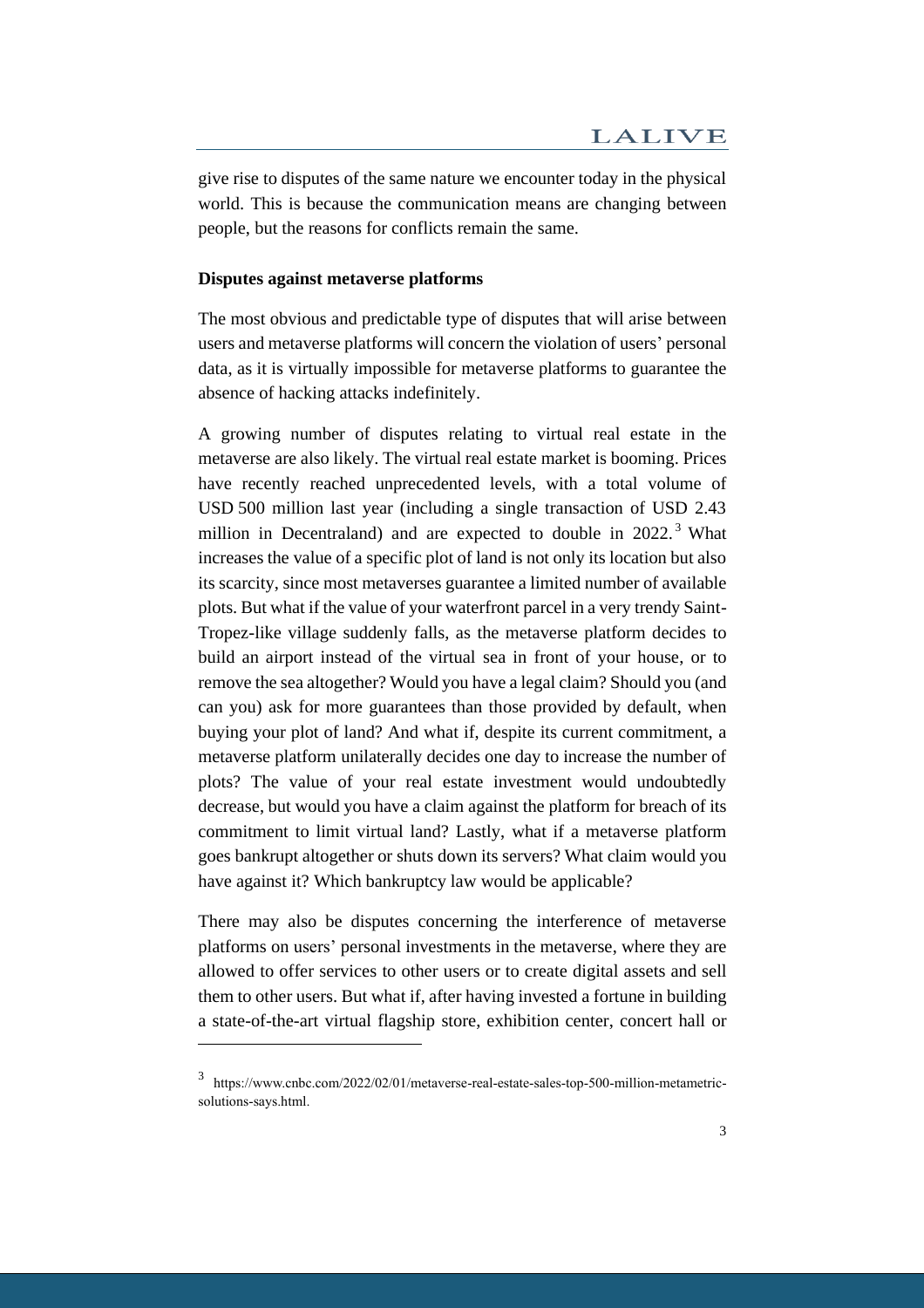gaming experience, the metaverse platform unilaterally decides to shut it down, or even delete your account altogether, because it finds your activity to be against its policy (which always contains a degree of subjectivity)?

In light of the above, before investing in the metaverse, players should assess the guarantees offered by the metaverse platforms, and their rights in case of violation, which vary from one platform to the other. This includes carefully reading the terms of use, with a particular focus on the following topics:

- The type of activities that are prohibited;
- The scope of the metaverse platform's limitation of liability: some platforms (The Sandbox and Decentraland) limit their liability for example in case of a bug or virus in the metaverse software, which may impact the services a user is offering or its digital assets;
- The existence of an overall limitation of liability cap (*e.g.* USD 100 for The Sandbox and Decentraland);
- The governing law and its impact on the users' rights and obligations. Currently, Decentraland provides for the laws of Panama, The Sandbox for the laws of Hong Kong and Cryptovexel for the laws of New Zealand;
- The dispute resolution method: currently, arbitration under the ICC rules for Decentraland and jurisdiction of the courts of Hong Kong for The Sandbox.

#### **Disputes amongst metaverse users**

As for disputes amongst metaverse users, in addition to the trademark and ambush marketing disputes or the crime and tort disputes that will inevitably be replicated from the physical world (such as theft of digital assets, sexual harassment practiced by one avatar on another, housing disputes between neighbors, *etc.*), a large part of disputes will arise from transactions between users.

In the metaverse, users can:

(i) offer services to other users (*e.g.* gaming experience, concert, real estate agency services, coaching);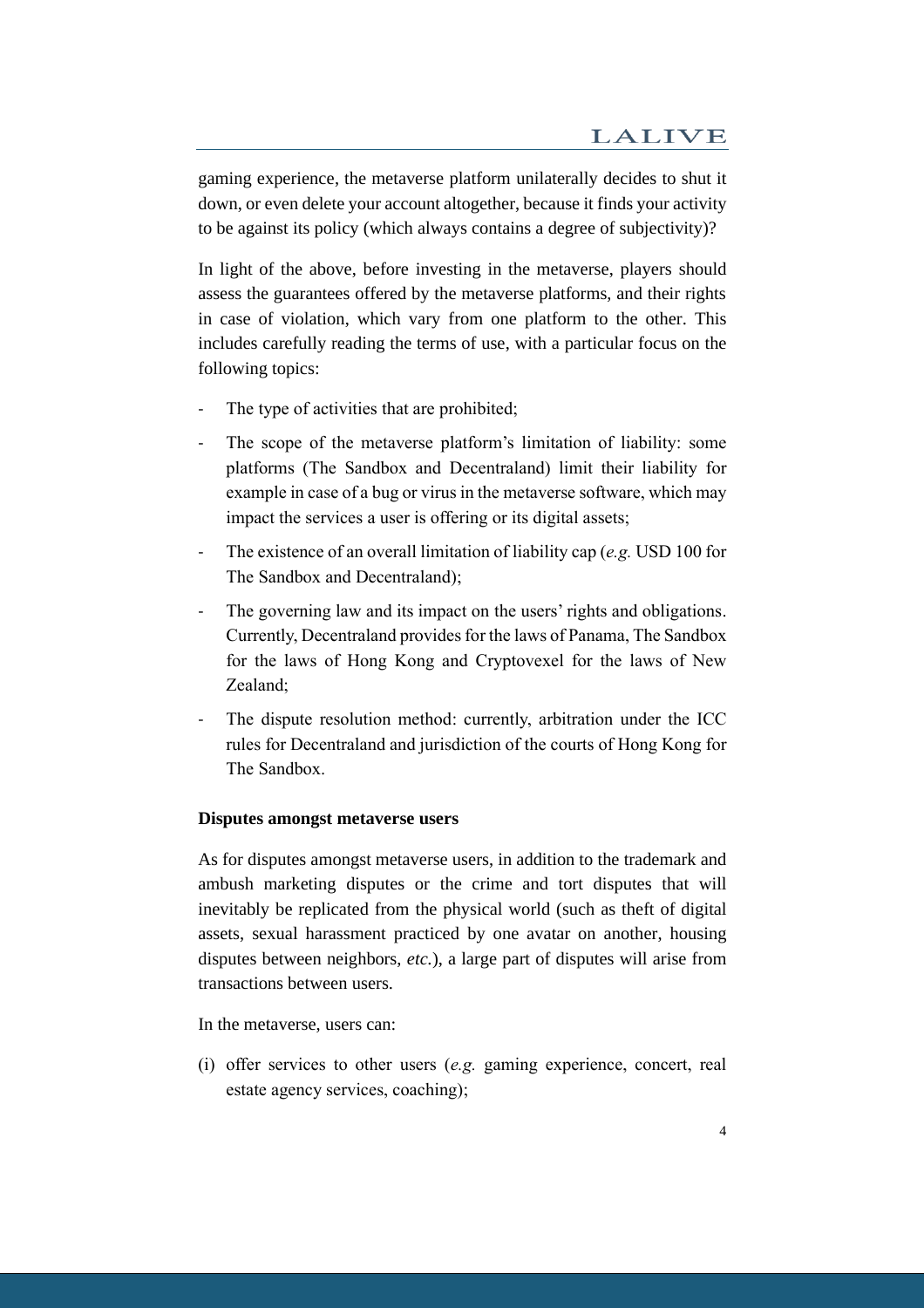- (ii) create digital assets (*e.g.* wearable, accessories, art) and sell them to other users; and
- (iii)rent or resell parcels of virtual land to other users.

But what terms and conditions apply to these transactions? Technically, these transactions are completed through smart contracts, which automatically transfer (permanently or temporarily) the ownership of the digital asset (*i.e.* the virtual land, the virtual object, or the virtual voucher giving access to the virtual service) from one user to another upon reception of crypto-payment. However, these smart contracts are currently limited to monetary obligations and term limitations; they do not allow users to provide for more complex rights and obligations to govern these transactions. In some specific circumstances, it might therefore be advisable to also enter into a "classic" contract specifying in particular the real identity of the avatars and the applicable law and dispute resolution mechanism chosen by them. The applicable law would address all the issues that could not be anticipated upon coding of the smart contract, or drafting the "classic" contract.

Alternatively, metaverse platforms could also start providing fair, transparent and impartial dispute resolution mechanisms for disputes between users. They could, for instance, allow disputes amongst users to be decided by a third-party user through a decentralized justice system, similar to the one used by eBay in the early 2000s. They could also provide for automatic enforcement of these decisions, which would be particularly important given the avatars' anonymity. The successful performance of a specific metaverse will undoubtedly depend on its ability to address these dispute resolution issues.

### **Conclusion**

The dispute resolution framework will have to be reinvented to account for the technological settings of the new environment we are moving into. Our legal system is based on geography because it is the world we currently live in. But in the metaverse – where anonymous avatars from all around the world are interacting and transacting with each other, time, location and identity are fluid perceptions. The legal concepts of habitual residence, place of business of the parties or real estate property location, which are